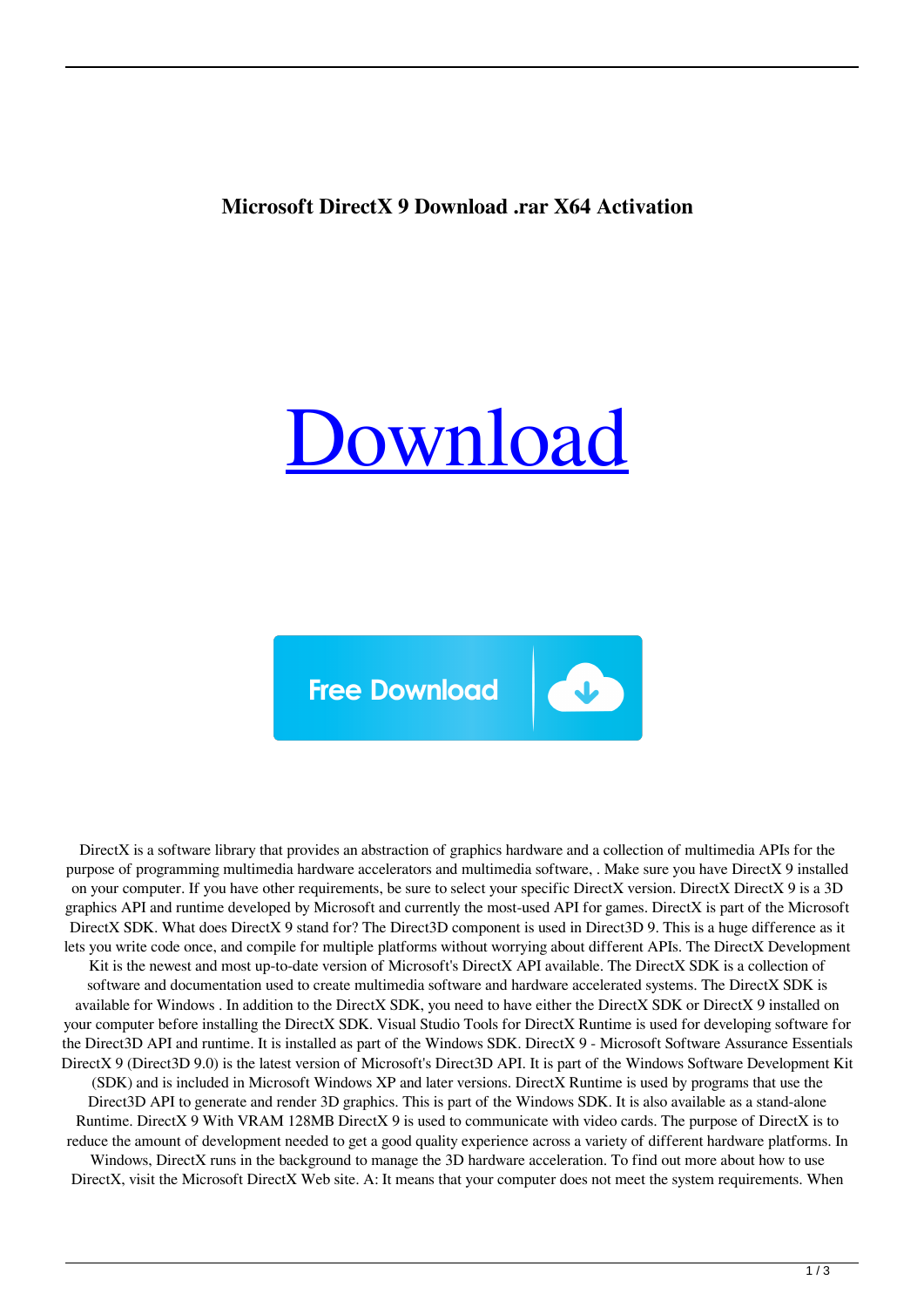using the Google Play app, the app can then see if there are any other apps that you have installed that could also be the cause. The impact of embryo transfer window on pregnancy rates and quality of life. To determine the impact of embryo transfer window on